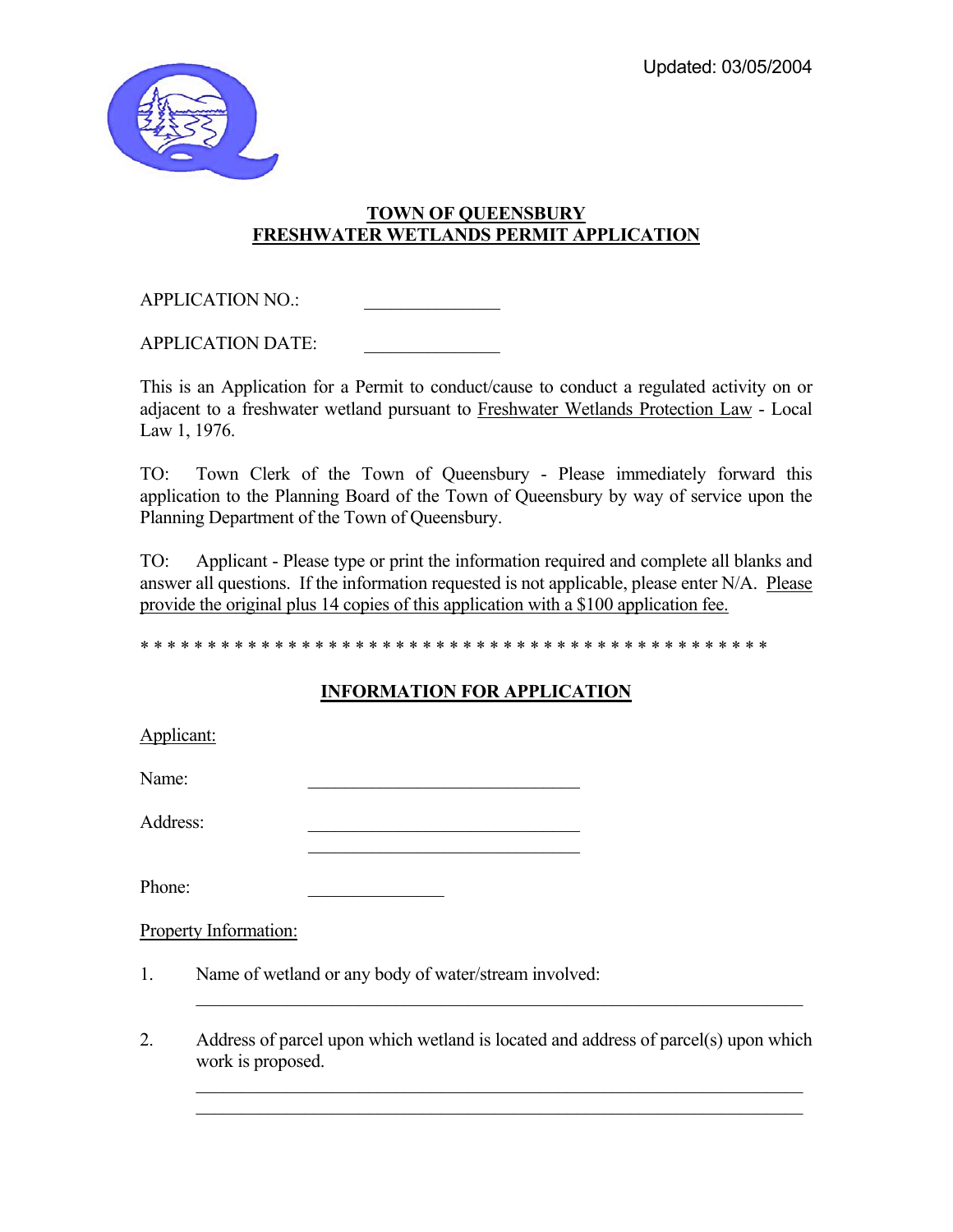| Tax Map No. of parcel upon wetland is located and Tax Map No. of parcel upon |  |  |  |  |  |  |
|------------------------------------------------------------------------------|--|--|--|--|--|--|
| which work is proposed:                                                      |  |  |  |  |  |  |

4. Current zoning of parcel upon which wetland is located and current zoning of parcel upon which work is proposed:

5. Total area of property upon which work is proposed: \_\_\_\_\_\_\_\_\_\_\_\_\_\_\_\_\_\_\_\_\_\_\_\_\_

6. Total area of wetland:

7. Dimensions of wetland:

8. Existing uses of wetlands, if any:  $\_$  , and the set of the set of the set of the set of the set of the set of the set of the set of the set of the set of the set of the set of the set of the set of the set of the set of the set of the set of the set of th

\_\_\_\_\_\_\_\_\_\_\_\_\_\_\_\_\_\_\_\_\_\_\_\_\_\_\_\_\_\_\_\_\_\_\_\_\_\_\_\_\_\_\_\_\_\_\_\_\_\_\_\_\_\_\_\_\_\_\_\_\_\_\_\_\_\_\_

 $\mathcal{L}_\mathcal{L} = \{ \mathcal{L}_\mathcal{L} = \{ \mathcal{L}_\mathcal{L} = \{ \mathcal{L}_\mathcal{L} = \{ \mathcal{L}_\mathcal{L} = \{ \mathcal{L}_\mathcal{L} = \{ \mathcal{L}_\mathcal{L} = \{ \mathcal{L}_\mathcal{L} = \{ \mathcal{L}_\mathcal{L} = \{ \mathcal{L}_\mathcal{L} = \{ \mathcal{L}_\mathcal{L} = \{ \mathcal{L}_\mathcal{L} = \{ \mathcal{L}_\mathcal{L} = \{ \mathcal{L}_\mathcal{L} = \{ \mathcal{L}_\mathcal{$ 

9. Adjacent uses within 400 ft. of wetlands, if any:

10. State, County, Town property within 500 ft. of wetland:

## Information About the Project:

- 1. Detailed description of proposed activity: \_\_\_\_\_\_\_\_\_\_\_\_\_\_\_\_\_\_\_\_\_\_\_\_\_\_\_\_\_\_\_\_\_\_  $\mathcal{L}_\mathcal{L} = \mathcal{L}_\mathcal{L} = \mathcal{L}_\mathcal{L} = \mathcal{L}_\mathcal{L} = \mathcal{L}_\mathcal{L} = \mathcal{L}_\mathcal{L} = \mathcal{L}_\mathcal{L} = \mathcal{L}_\mathcal{L} = \mathcal{L}_\mathcal{L} = \mathcal{L}_\mathcal{L} = \mathcal{L}_\mathcal{L} = \mathcal{L}_\mathcal{L} = \mathcal{L}_\mathcal{L} = \mathcal{L}_\mathcal{L} = \mathcal{L}_\mathcal{L} = \mathcal{L}_\mathcal{L} = \mathcal{L}_\mathcal{L}$
- 2. Purpose, character and extent of proposed activity upon or adjacent to wetland:

 $\mathcal{L}_\text{max} = \mathcal{L}_\text{max} = \mathcal{L}_\text{max} = \mathcal{L}_\text{max} = \mathcal{L}_\text{max} = \mathcal{L}_\text{max} = \mathcal{L}_\text{max} = \mathcal{L}_\text{max} = \mathcal{L}_\text{max} = \mathcal{L}_\text{max} = \mathcal{L}_\text{max} = \mathcal{L}_\text{max} = \mathcal{L}_\text{max} = \mathcal{L}_\text{max} = \mathcal{L}_\text{max} = \mathcal{L}_\text{max} = \mathcal{L}_\text{max} = \mathcal{L}_\text{max} = \mathcal{$  $\mathcal{L}_\mathcal{L} = \mathcal{L}_\mathcal{L} = \mathcal{L}_\mathcal{L} = \mathcal{L}_\mathcal{L} = \mathcal{L}_\mathcal{L} = \mathcal{L}_\mathcal{L} = \mathcal{L}_\mathcal{L} = \mathcal{L}_\mathcal{L} = \mathcal{L}_\mathcal{L} = \mathcal{L}_\mathcal{L} = \mathcal{L}_\mathcal{L} = \mathcal{L}_\mathcal{L} = \mathcal{L}_\mathcal{L} = \mathcal{L}_\mathcal{L} = \mathcal{L}_\mathcal{L} = \mathcal{L}_\mathcal{L} = \mathcal{L}_\mathcal{L}$ 

 $\mathcal{L}_\mathcal{L} = \{ \mathcal{L}_\mathcal{L} = \{ \mathcal{L}_\mathcal{L} = \{ \mathcal{L}_\mathcal{L} = \{ \mathcal{L}_\mathcal{L} = \{ \mathcal{L}_\mathcal{L} = \{ \mathcal{L}_\mathcal{L} = \{ \mathcal{L}_\mathcal{L} = \{ \mathcal{L}_\mathcal{L} = \{ \mathcal{L}_\mathcal{L} = \{ \mathcal{L}_\mathcal{L} = \{ \mathcal{L}_\mathcal{L} = \{ \mathcal{L}_\mathcal{L} = \{ \mathcal{L}_\mathcal{L} = \{ \mathcal{L}_\mathcal{$ 

- 3. On a map to be submitted with this application, show the area of the freshwater wetland or adjacent area directly affected with the location of the proposed activity shown to scale thereon as well.
- 4. Will the project require any other Federal, State or local permits? \_\_\_\_\_\_\_\_\_\_\_\_\_\_\_\_\_\_\_\_\_\_\_\_\_\_\_\_\_\_\_\_\_\_\_\_\_\_\_\_\_\_\_\_\_\_\_\_\_\_\_\_\_\_\_\_\_\_\_\_\_\_\_\_\_\_\_
- 5. Has work begun on the project?

6. Approximate starting date of project?

7. Approximate completion date of project? \_\_\_\_\_\_\_\_\_\_\_\_\_\_\_\_\_\_\_\_\_\_\_\_\_\_\_\_\_\_